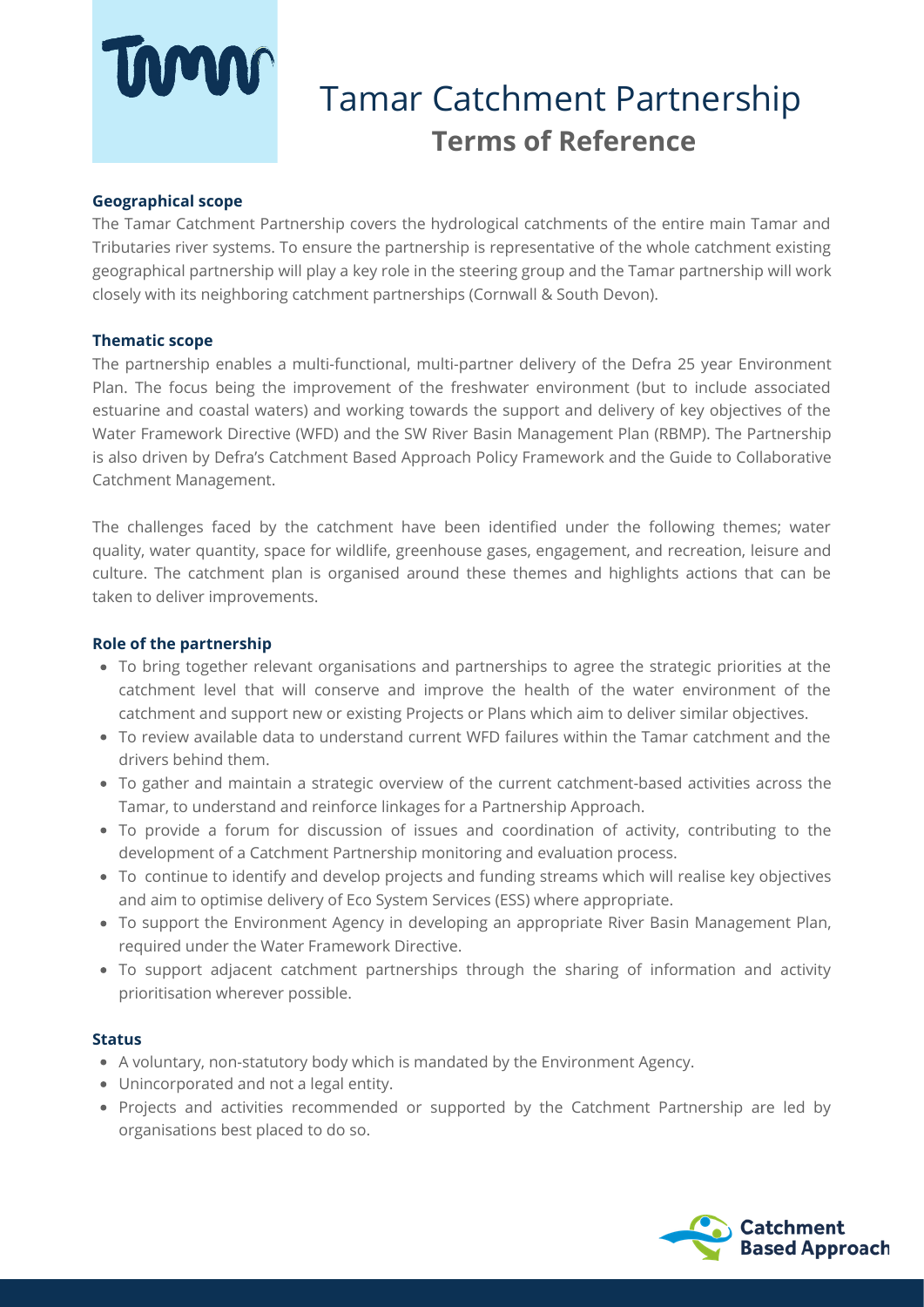# Timo

## Tamar Catchment Partnership **Terms of Reference**

The Catchment Partnership aims to act as a link between existing partnerships in the catchment to facilitate communication and collaboration while avoiding duplication of efforts.

> **Upper Tamar Working Group**

> > **Tamar Beaver Management Group**

**Dartmoor National Park Authority**

**Tamar Valley AONB**

**Working closely with Cornwall Catchment Partnership**

**Working closely with South Devon Catchment Partnership**

**TECF & Plymouth City Council**